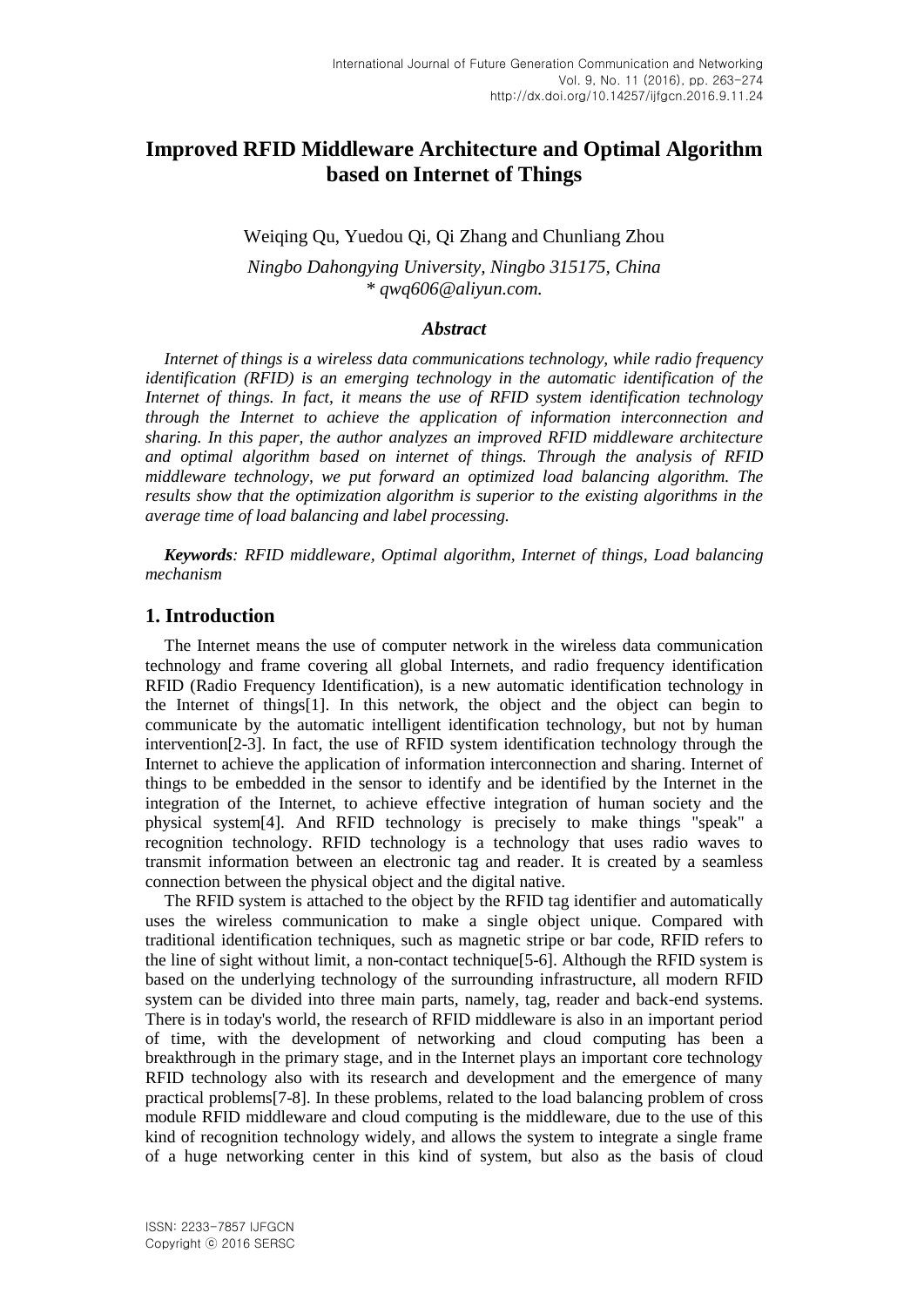computing technology[9]. The system has many difficult problems, such as radio frequency identification technology of our daily common is the two generation ID card, and the two generation ID card system of the Ministry of public security in the past is an independent system, and other related systems without cross or less. But with the social and economic development, technical innovation and breakthroughs develop.

# **2. RFID Technology Research**

### **2.1. RFID**

At present, the research focus on the RFID technology is the frequency, antenna design, anti collision and security technology of the hardware manufacturers in foreign countries. One of the key problems in RFID technology is the choice of operating frequency, there are many factors to be considered in the selection of working frequency, such as a variety of different applications, and all of the radio frequency to use and emission limits and scope. And the frequency of RFID is across multiple frequency bands, but the different frequency bands have their advantages and disadvantages. Low frequency wireless coverage without high frequency wireless coverage, but due to the diffraction of low-frequency Youbo, which can bypass the barrier, but the low frequency electronic label costs relatively low, a card shaped, strip, ring and so on are shown in Table 1 is characteristic of low frequency and high frequency.

| Table 1. RFID Frequency Band Characteristics Statistical Analysis of |                   |  |
|----------------------------------------------------------------------|-------------------|--|
|                                                                      | the Questionnaire |  |

| <b>Band</b>      | Describe             | Action distance | Penetration ability  |
|------------------|----------------------|-----------------|----------------------|
| 125-134KHz       | Low frequency        | 45cm            | Can penetrate most   |
|                  |                      |                 | of the objects       |
| 13.553-13.567MHz | High frequency       | $1-3m$          | More able to         |
|                  |                      |                 | penetrate the liquid |
|                  |                      |                 | and metal            |
| 400-1000MHz      | Ultra high frequency | $3-9m$          | Penetrating power is |
|                  |                      |                 | weak                 |
| $2.45\text{GHz}$ | Microwave            | 3m              | Weakest penetration  |

Because there are multiple electronic tags in the same frequency range for the study of RFID security technology, access control mechanism so that the radio frequency signal will appear in the output signal without using multiple access errors, so using one or several algorithms to solve the conflict between multiple overlapping working range reader error, such as Colorware algorithm and classic ALOHA protocol can solve the conflict information output part. But these two algorithms have their advantages and disadvantages, and both belong to the time division multiple access algorithm. RFID based on technology is one of the key technologies in the Internet of things, so the scope of the application of RFID is wide, coupled with the application of the RFID technology is also constantly widely. Such as logistics and Internet combined application of RFID technology is hot, when the goods are loaded on each or RFID label, so things such RFID technology of manufacturing, marketing, logistics, use, reuse and other aspects of the circulation of goods plays a profound impact, there is the RFID books in the world any item can be connected to the Internet through the label identification, tracking, monitoring and management, the cost and time saving. Internet of things is following the IT Intern*et al*so has a major revolution. Although the Internet of things technology has not yet developed mature, but there is the prototype of the Internet of things is the RFID technology.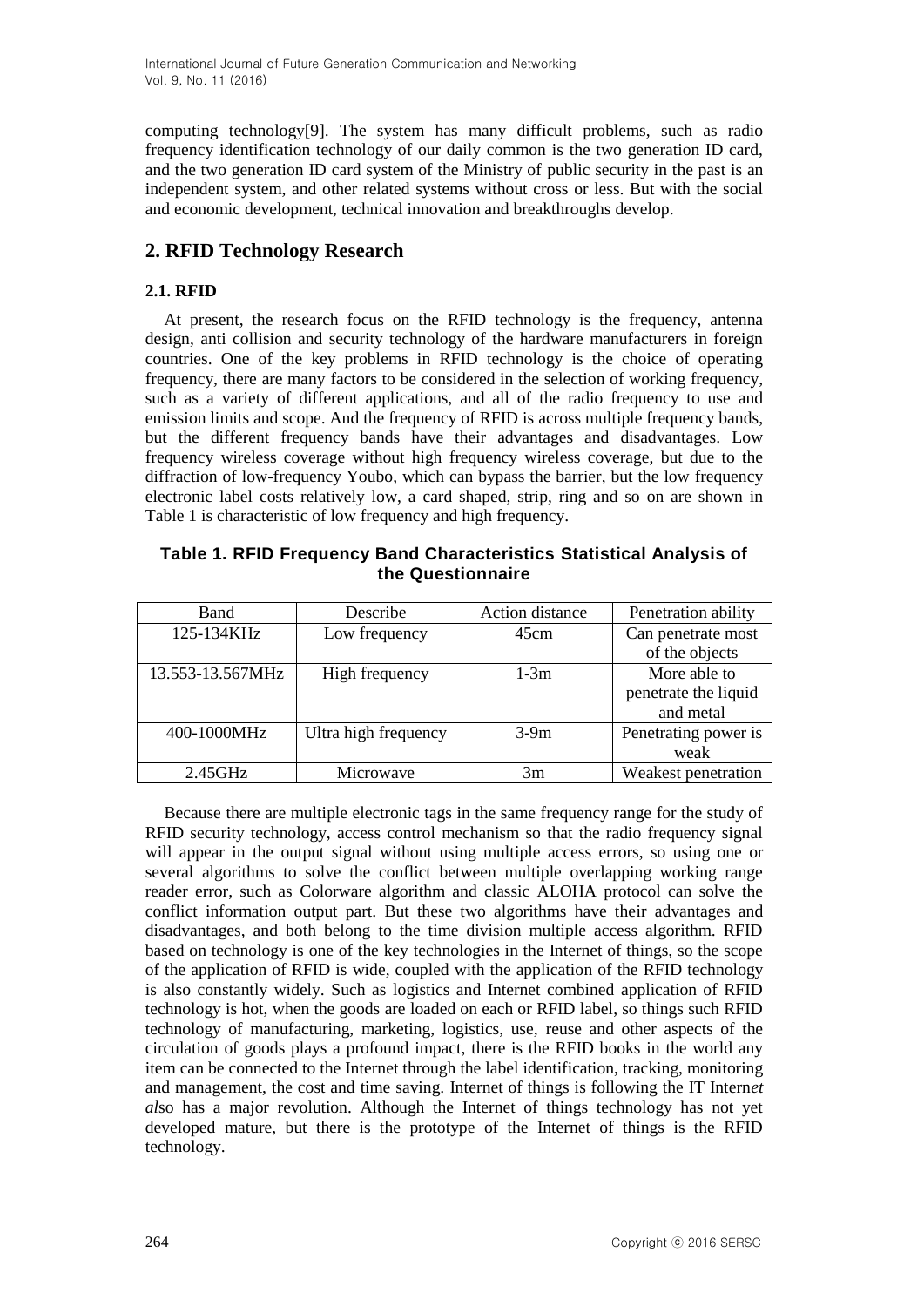

**Figure 1. RFID Technology** 

Research on RFID technology, the first is the analysis and design of the RFID architecture, the RFID architecture is built on top of the middleware, a different reason of RFID middleware is the reader of the deployment is not the same, which can be divided into two categories: the reader: the fixed the reader is suitable for data acquisition and processing and so on; the reader: This is suitable for mobile target tracking, positioning and so on. In the classification of the use of the words and can be divided into general oriented and mobile application oriented. Mainly in the use of RFID middleware is different from the professional, low cost, easy to develop, but not strong, and the high cost of mobile application development scale and targeted. This is also the research of several classification research in theory, no matter what kind of classification of the frame of the model is basically designed in hierarchical model, in the design of RFID middleware framework model has three functions is not the lack of hardware: equipment management, data processing and transmission, to provide services. These three functions of hierarchical cooperation constitute the basic framework of the RFID middleware, which is the core of data processing and transmission.



**Figure 2. RFID Middleware**

If according to the division of the module, then in the RFID middleware mainly has 5 big modules, the first is the application and hardware layer on both sides of the interface, that is, the business system interface module and RFID reader interface module. The middle of the data processing and equipment management module, that is, the logical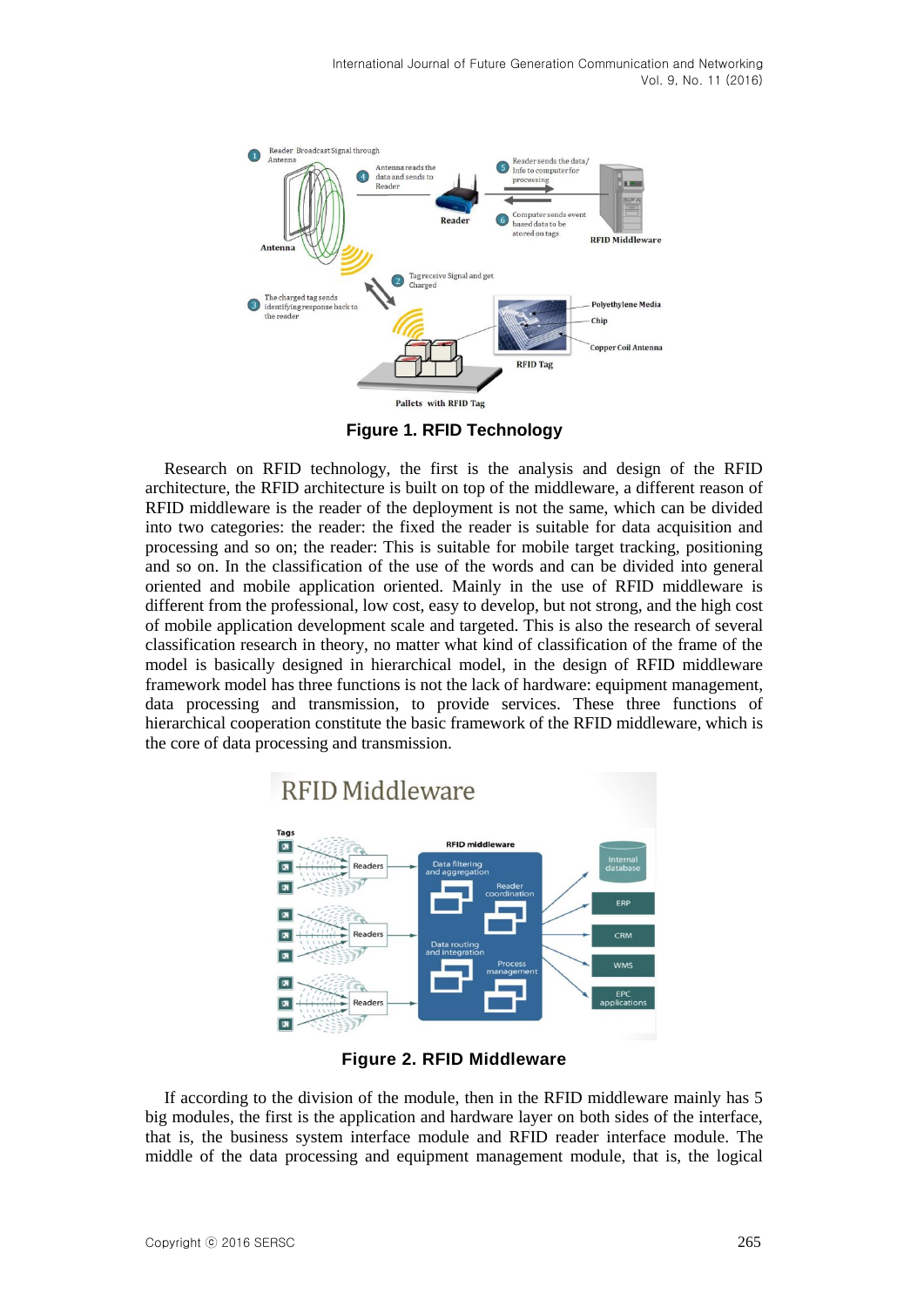reader mapping module, RFID data filtering module and equipment management module. The logical reader module is mapping the original data into the label business system at the beginning of data processing; RFID data filtering module is to read and write a lot of redundant tag data is filtered to g*et al*l available data, because there is no available data, duplicate data, error data in the original data and these data are not useful for business systems, must be processed by these modules.

#### **2.2. Load Balancing**

The load balancing mechanism is based on increasing the speed of processing the data of many servers, and the design of this mechanism should be stable. That is to say, the resources to be consumed in the system to provide load balancing algorithm mechanism components within the tolerance range, then this algorithm is not a good algorithm, need to improve or re design. The algorithm is good or bad is measured by the scale of the balance, in addition to the load balance is also based on the specific system structure design of different load balancing algorithm. In the general case, a simple load balancing LBA is used, the first to use the load of each server and the average value of the difference and the wait and wait:

$$
AAL = (val01 + val02 + \cdots + valn)/n
$$

$$
LBA = \sum_{i=1}^{n} |AAL - vali|
$$

AAL (The average amount of load) is the average value of the data volume to be processed on the n server. When the load on each server is very average, that is, a high degree of load balance, then the load balance of LBA is very low. So at this time of the load balance degree LBA is LBdr divided by the total amount of n server.

$$
LBdr = LBA/(AAL \times n)
$$

So when the value of LBdr is lower, then the load balance is higher, which shows that the load at this time is very good. The following is a load balancing measure of memory, assuming that each server is input data from a unified load equalizer, and is at a certain point in the load situation.



**Figure 3. Server Processing Data Distribution**

At this time the LBA is expressed as:

$$
LBA = \left(\sum_{i=1}^{n} (Smen_i - Tmen_i / Smen_i)\right) \times K \times (1/n)
$$
  

$$
LBdr = \left(\sum_{i=1}^{n} (LBA - (Tmen_i / Smen_i) \times K)^2\right) \times 100\%
$$

Load balancing is a event handling ability of the state, this state can be divided into load equilibrium under static and dynamic conditions, the above measure is under static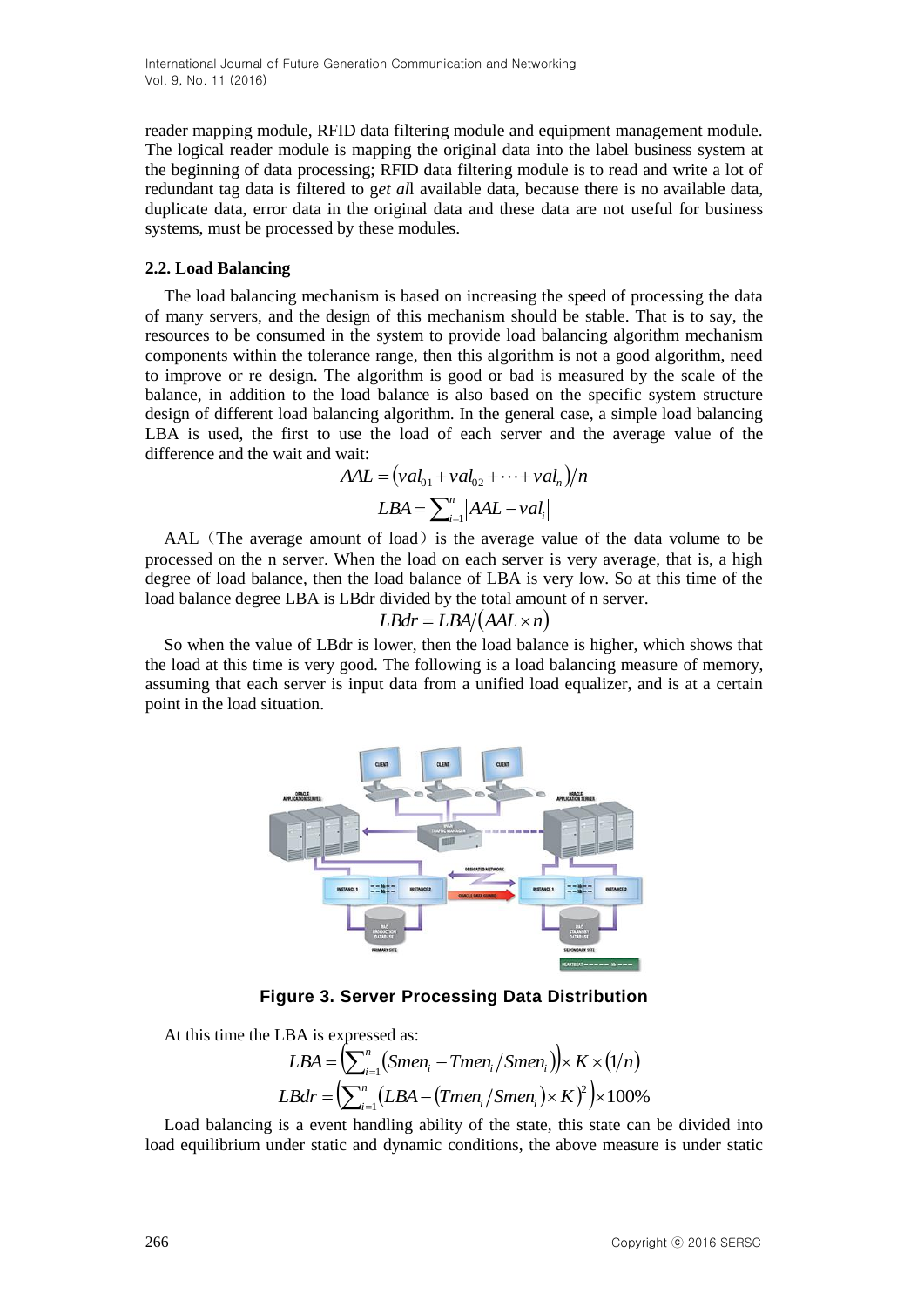and dynamic conditions, basic and dynamic load of each server, and in the dynamic difference in each time interval after a time of. If the state of the server is non load balancing, then by the scheduling algorithm for scheduling, and this discovery is not balanced by scheduling to achieve scheduling algorithm for equilibrium strategies are triggered by the balance of the critical value of the load balancing to perform, when the load balance is higher than the critical value will pass the scheduling algorithm to make load balance the value is lower than the critical value. We call the load balancing algorithm including this scheduling algorithm, there is a more common is the beginning of the implementation of load balancing algorithm until the system is shut down, this algorithm and the scheduling algorithm have their advantages and disadvantages.

# **3. Analysis of RFID Middleware System**

#### **3.1. Load Balancing Mechanism of RFID System**

RFID middleware system has two kinds of data communication format calculation: cloud computing and grid computing. There are two problems of load balancing. This section is mainly research on load balancing of grid middleware of RFID calculation, and the detailed study of cloud computing is mainly reflected in the sharing of data resources, but in grid computing middleware sometimes cloud computing is easy and fast, which is mainly used in the system and the communication system of single. The proposed grid based load balancing architecture is shown in Figure 4. There are more than one host for different application middleware. Each host is connected to a different number of read and write devices, and all are connected to the EPCIS through a grid platform. In addition, each host has two components, buffer management and load balancing management, in which the RFID middleware application provides load balancing mechanism.



**Figure 4. Load Balancing**

Load balancing management and buffer management are designed in the middle of the two components. The following is a description of the two parts; as follows,

1) *Buffer management:* the buffer management module is the first communication connection between the reader and the reader. The tag data is read by the reader, and then transferred to the middleware, and then the buffer buffer management module is processed. Middleware will constantly check the buffer management module to ensure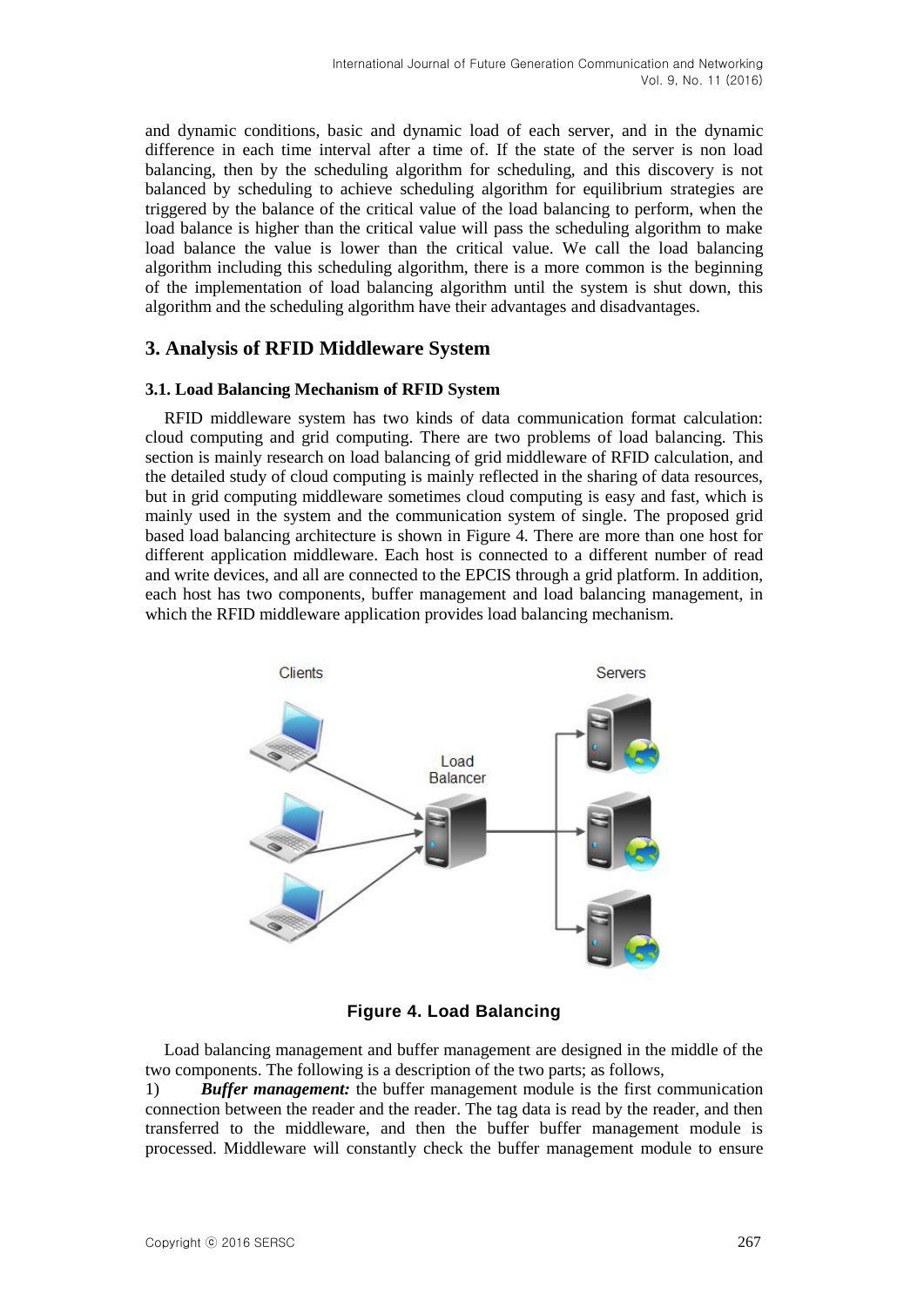that all of the labeled data are processed. In addition to the tag buffer data, buffer management in the middleware host also records two thresholds to check whether the data buffer management is overloaded. User controls two thresholds so as to control the sensitive load balancing mechanism.

2) *Load balancing management:* load balance management is the core component of the load balancing mechanism. Load balancing management is based on the middleware, which is used to handle the load balancing problem of buffer management and middleware. It has four components, namely, a priority agent, a job locator, monitor, and a load balancing trigger. These components ensure that the load balancing mechanism is properly implemented.

• *Priority agent:* the priority agent component calculates the carrying capacity of each local middleware host, and sends the information back to the host of the middleware. In order to improve the computational efficiency, the mathematical model established in the priority agent is designed to be as simple as possible.

*Homework:* This is also called job transfer locator; when the work location on the grid platform needs to be processed at the same time need to obtain the load capacity of each host, operation locator choose a lighter load operation in the middleware host group host. Job Locator records the load capacity of all middleware hosts and finds the lightest one by comparison. An overloaded host sends a message to the other middleware to indicate the status of the host. The job locator receives and records the overload message.

*Monitor:* monitor the component to check the buffer data value in the buffer management area. If the amount of data reaches the maximum threshold of the set buffer management, the trigger start load balancing mechanism is monitored for the load balancing of the request.

 *Load balancing trigger:* load balancing trigger is the core component of the load balance management, when the load balancing mechanism to start the processing job transfers. As the core component of the load balance management, the trigger of load balancing in load balancing management needs to communicate with other components.

# **3.2. Load Balancing Based on Agent Mode**

RLBA is designed to autonomously determine when and where to re allocate overloaded read and write devices, and to perform the re allocation of work. RFID middleware for RLBA to achieve the main functions of load balancing and implementation of the four strategies, starting strategy, job transfer strategy, selection strategy and positioning strategy. In the next section, the four strategies will be analyzed in detail. According to the definition of RFID middleware node standard RLBA implementation of a variety of agent load balancing strategy. RLBA is composed of five parts: the load monitor, the balanced trigger, the middleware selector, the reader to re distributor, the selector of the reader.

 *Load monitor:* to determine which middleware to start load balancing mechanism, this middleware has the largest load of RFID middleware, or load the lightest one, or two. It also periodically checks to monitor the load of RFID middleware and periodically update RLT (Load Table Reader) on the local host. In fact, the load monitor is the starting strategy.

 *Balanced trigger:* deciding when to perform a node load balancing mechanism based on predefined criteria. At the sending end start condition, once the load is larger than the maximum load threshold, the load balancer will trigger this mentioned with us in the principle of load balancing mechanism as well as in the balance of trigger here and mentioned in the previous section load balancing is the same kind of trigger mechanism. Not to mention here.

 *Middleware selector:* this component is to determine which target RFID middleware to be used as a re distribution of the reader. In order to re assign and access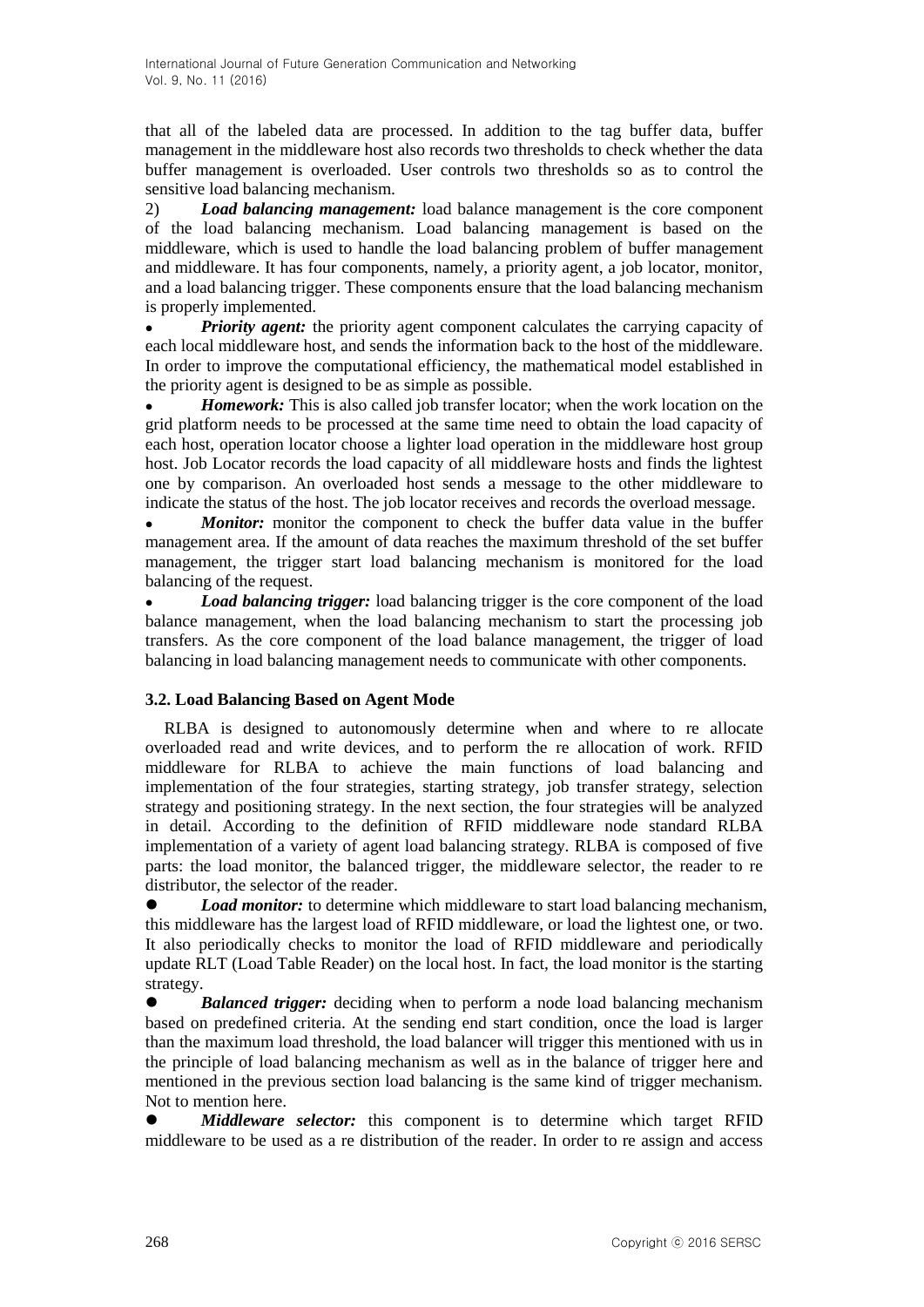GLT (Load Table Global) to determine the lightest load of RFID middleware. At the start of the receiver, the purpose of the middleware is the current RFID middleware.

 *Reader re distributor:* this component is the reader to re distribution to the purpose of the middleware. Once the reader is assigned and determines which middleware is used as the destination of the middleware, the reader re distributor will be assigned to the selected reader. RFID reader manufacturers in order to facilitate the reader to re distributor development will also be developed to define a number of development kits.

 *Reader selector:* this component is to determine which reader is redistributed, reader selector visit RLT to select the load heavier or most of the reader to be assigned to the purpose of middleware, RFID middleware load until the local maximum threshold value is lower than the standard node load so far.

### **4. Performance Test of Simulated Load Balancing**

#### **4.1. Simulated Load Balancing**

In the test load balancing performance before the completion of the first test load balancing simulation system, according to the test and input data items, the design of the simulation system can meet the performance of each algorithm test. The following is a brief exposition of the implementation of the simulation system. In the laboratory we have a blade server to provide this simulation system to test the use, there are a number of PC machines. A plurality of virtual machines can be installed on the blade server, and a plurality of operating systems can be installed on each virtual machine, and the simulation experiment is simulated on each operating system to simulate 1 middleware components. In this case, each virtual machine can simulate multiple RFID middleware components. And each PC machine can also be installed on a virtual machine, each virtual machine can also be loaded with 3 to 2 operating systems, each operating system can simulate 1 middleware components. In simulation experiments, we want to simulate the process of tag data into the middleware component, and the number of tag data and middleware components to change according to the requirements of the test. And set some parameters for each program or algorithm debugging. In most cases, a label at the same time will be two or more than two of the reader is detected, it is the heavy load of read and write tag data on re assigned to simultaneously detect another reader, then each reader is fixedly connected with RFID when a middleware, RFID middleware on all the reader are overburdened, will put the connection in the RFID middleware reader detection of label transfer to other RFID middleware, this algorithm can show the following diagram.

```
Set the Threshold value TVal= NT/NR + NR/2;
  For
  { 
  Find the reader tag data near to NOTV;
     For
      {
      Query a tag in the time stamp timestamp;
        If (timestamp==NULL)
           Then Create a directory or entry in the memory of the tag, which is used to 
          store the NOTV, ID, and time stamp of the reader.
        Else if
             Then LV=The load value of the label
            If (LV> TVal &&NOTV< Tval)
Then Update the tab in the memory with the NOTV and ID of the current reader, and 
 update the time stamp;
```
*Else*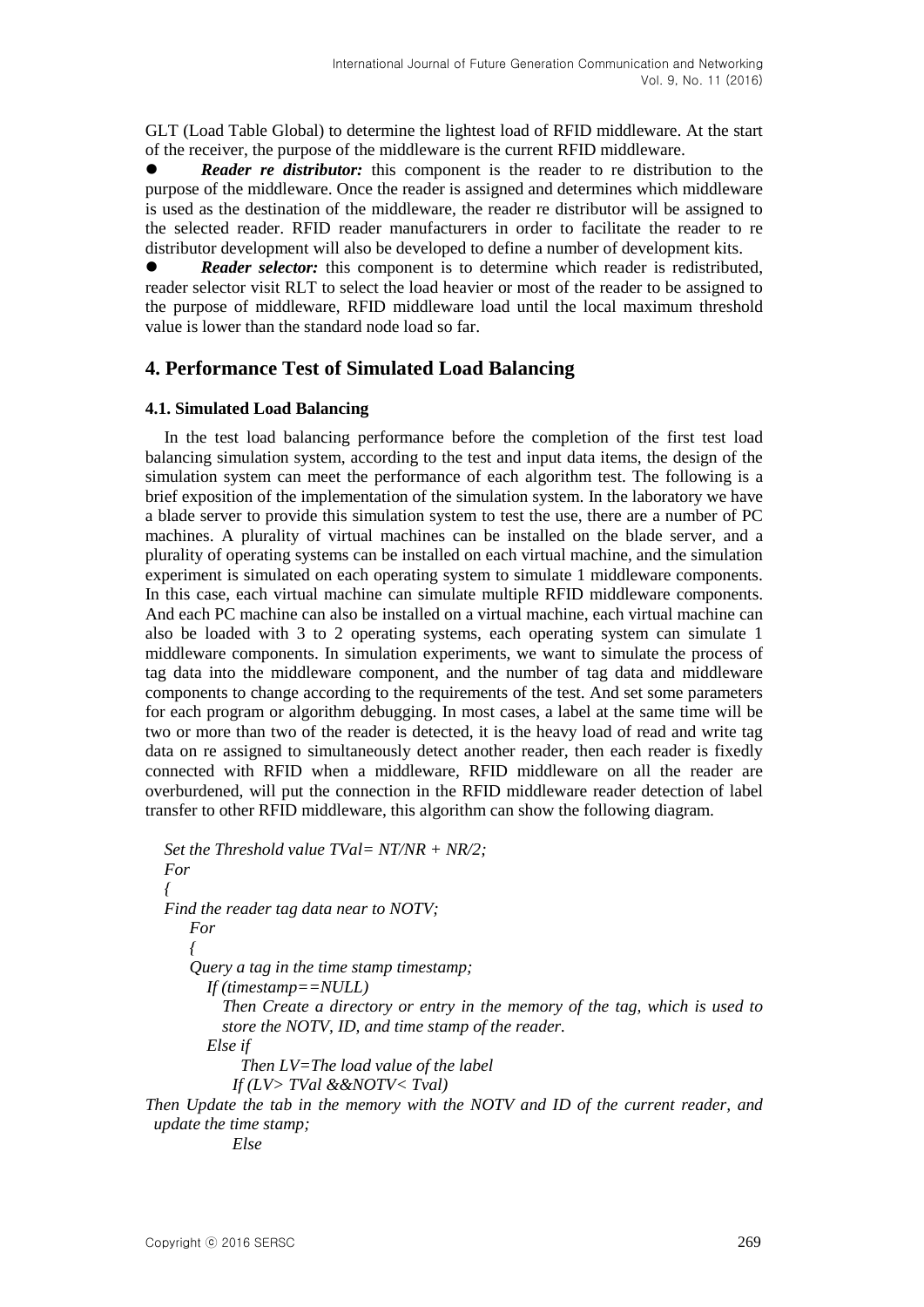```
 Do not update the data in the table, and reduce a write device NOTV
      End if
 Else
}
```
#### **4.2. Performance Testing and Comparative Analysis**

*}*

In the test some variables can be set, so that one or two variables can be fixed and the other one or two variables to see the load or operation of each program algorithm. The simulation experiment is the number of tags and the number of middleware to open the number of these two parameters set to the amount of intervention. It is better to set the number of tags as quantitative, the number of middleware is set as a variable, according to the number of different purposes of the middleware to test the load of different algorithms.

The first test is the consumption of energy and load balance. For testing the consumption of energy is a dynamic number of open read and write devices, so the number of open reader is dynamic, and the number of the middleware is fixed, we set the number of middleware to open MW\_num=30. Thus we test the optimal scheme of reading labels, RRE (eliminate redundant reader Elimination Redundant), agent, distributed ALE way, the test of the four algorithms are as follows:

1) *Load balancing rate:* the test load balancing rate is used to calculate the load balance of the different types of programs or algorithms.

2) *The missing rate of the label:* available Rate tag = (the total amount of tags - has been processed in the system Num) / (the total amount of TNUM) is to calculate the rate of loss. The tag that has been entered in the system is not filtered but has already entered the tag of the reader.

3) *The throughput rate:* Throughput= (the number of tags in a period of time Num)  $/$  (T); that is, the number of tags in a unit of time processing. Throughput is the number of tags that are processed within the specified time.

4) *The consumption of energy:* which refers to the consumption of energy refers to the dynamic of the number of read and write devices. The number of the reader to simulate the energy consumption, when the dynamic open reader with more words, the energy consumption is large, and vice versa.

5) **The average processing time:** APT= (the time required for the middleware to handle the total number of tags  $(T) / (a$  number of tags of num). In addition to the above test scalar quantity, there are also a number of tests in our consideration. Such as response time, that is, from the beginning of the tag data processing to deal with the end of the time; and then the memory of each server.

In the test some variables can be set, so that one or two variables can be fixed and the other one or two variables to see the load or operation of each program algorithm. The simulation experiment is the number of tags and the number of middleware to open the number of these two parameters set to the amount of intervention. It is better to set the number of tags as quantitative, the number of middleware is set as a variable, according to the number of different purposes of the middleware to test the load of different algorithms. The first test is the consumption of energy and load balance. For testing the consumption of energy is a dynamic number of open read and write devices, so the number of open reader is dynamic, and the number of the middleware is fixed, we set the number of middleware to open MW\_num=30. Thus we test the optimal scheme of reading labels, RRE (eliminate redundant reader Elimination Redundant), agent, distributed ALE way, the test of the four algorithms are as follows: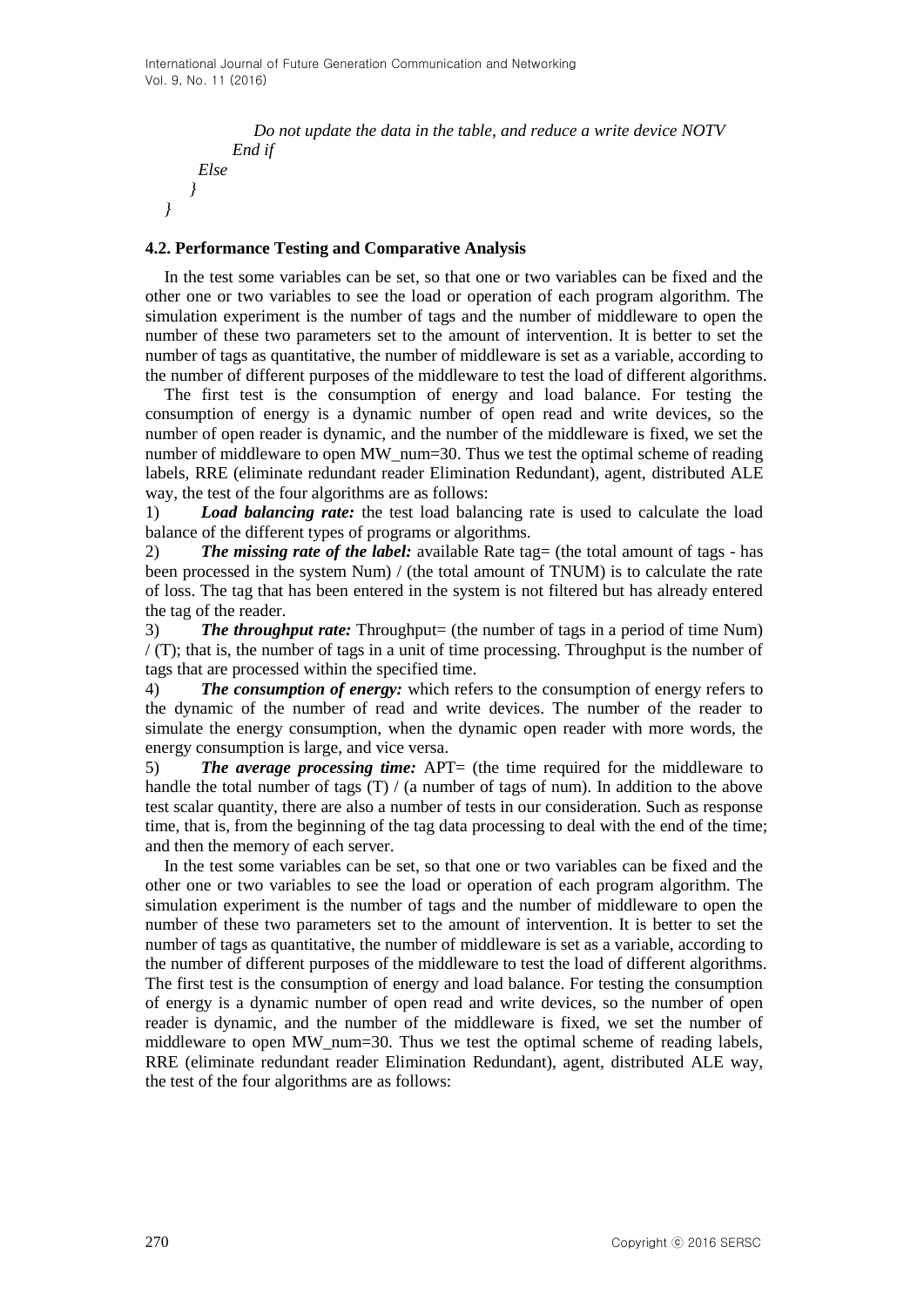International Journal of Future Generation Communication and Networking Vol. 9, No. 11 (2016)



#### **Figure 5. Comparison of Energy Dissipation and Load Balancing**

According to the above load balancing test average LBdr, you can draw a line chart, to compare the four algorithms intuitive good or bad. As shown in Figure four is the 6 kinds of load balancing algorithm in the number of tags.



**Figure 6. Load Balancing Algorithm**

It can be seen in Figure 6, in which four kinds of algorithm in load allocation pool algorithm is a better algorithm, but when the number of tags in which the agent algorithm is relatively small, load balance degree is relatively low, but when the number of tags to balance and read the label 15000 time optimal algorithm is almost the same, then it is not good algorithm. We can also see the four algorithms of LBdr are basically in 15% above, if in the actual production in order to pursue the load, the load distribution can choose pool algorithm, because this algorithm is the best of the four. But there is also a deviation, because this test is the number of read and writes devices and middleware is set very low, but in the actual number of producers and the number of the reader writer and middleware will be a lot of. So there may be some bias in the test and practice.

For a good system, will require that the system has a very high data throughput rate, the next is to test the tag data of four algorithms throughput test, we still have to fix some variables, the fixed number of Middleware in 20, the number of tags in the 100020003000500010000 series of four stimulation test algorithm the rate of simulation experiment is to see has to deal with the number of labels num in half a minute, in the use of num/30s, then can get the unit 1 seconds has been processed, the number of labels. In order to facilitate the calculation of the time fixed to 30 seconds, that is, T=30. The throughput rate of the unit is (one per second) shown in the following table is the result of the test calculation table: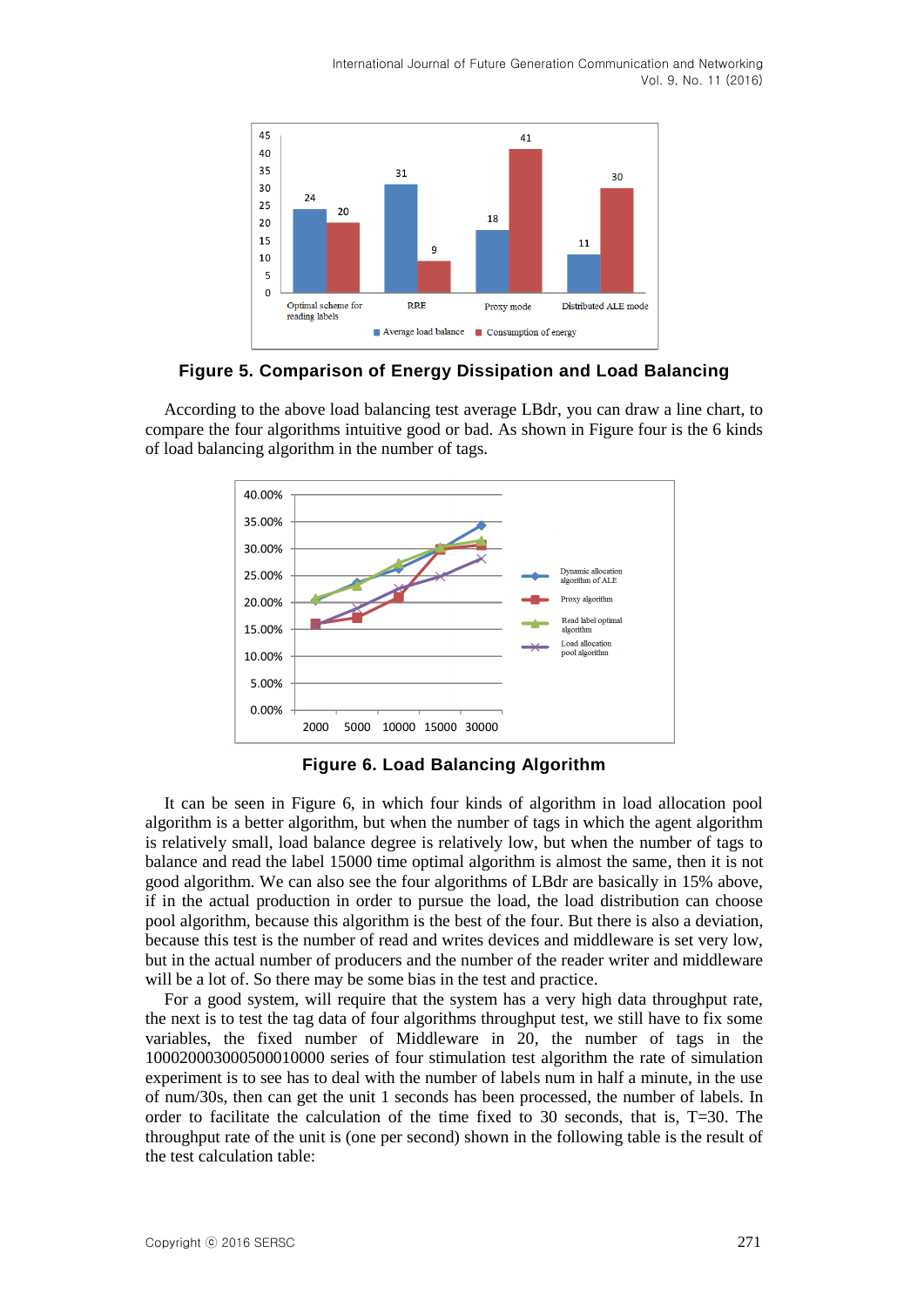| Algorithm type | Dynamic ALE | Proxy     | Read label | Load         |
|----------------|-------------|-----------|------------|--------------|
|                | allocation  | algorithm | optimal    | distribution |
|                | algorithm   |           | algorithm  | pool         |
|                |             |           |            | algorithm    |
| 1000           | 46          | 33        | 49         | 39           |
| 2000           | 76          | 79        | 54         | 62           |
| 3000           | 96          | 99        | 76         | 76           |
| 5000           | 126         |           | 95         | 93           |
| 10000          | 133         | 100       | 112        |              |

As shown in Figure 7, the data on this figure is also the average number of 3 tests. As can be seen from Figure 7, the throughput rate of the agent algorithm is 3000 when the number of tags, and then to the back of the throughput rate has been stable. Better throughput is a dynamic allocation algorithm for ALE. While the other throughput rate is increasing with the number of tags, the rate of the increase of the throughput rate is not very large.



**Figure 7. Test of the Rate of the Label of the Algorithm**

In this experiment, we also tested the average processing time in the middle of the input to the application layer after the tag was processed in the middle of the input to the middle of the application layer after the reader's output was read out. In the average processing time of the test label, first to set the number of middleware to open, the number of the middleware to open here is 40. Test change is the number of tags, the reader reads the tag, the tag data into the middleware system in the number of values. The algorithm is tested by simulation software test first by experiment, and then three times the test value using the formula to calculate the average processing time of three times, three times and then averaged to arrive at a final show in the figure data.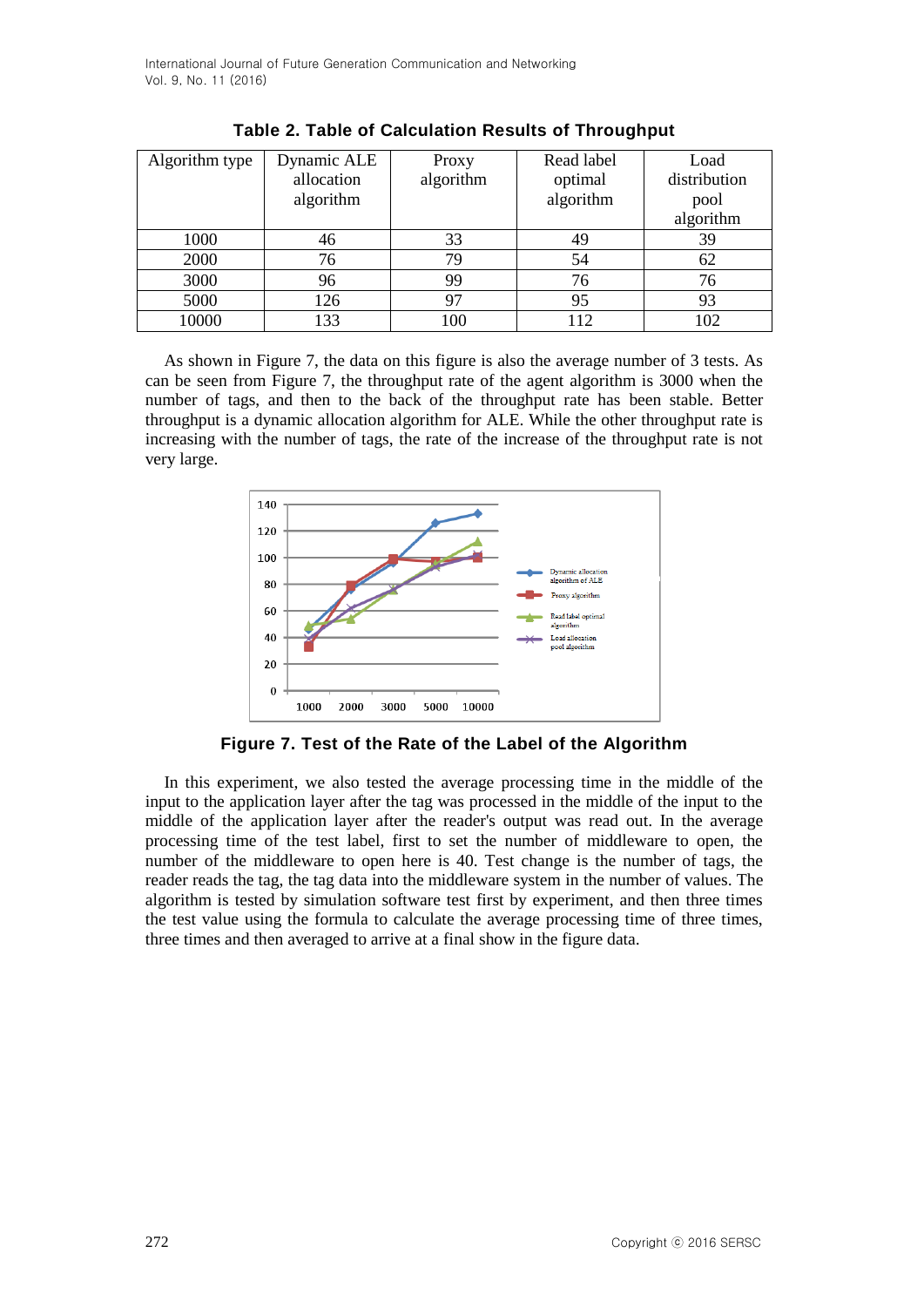

**Figure 8. Average Processing Time of the Algorithm**

It can be seen that in an order of magnitude of the label, the four the time required by the algorithm is increased with the increase of the number of labels, but the processing time of the load distribution of pool less than the other three algorithms of processing time. The results obtained from this experiment are basically consistent with our previous predictions, but there are some deviations in some aspects. This is mainly the error in the experiment.

# **5. Conclusions**

This paper is mainly based on the research of RFID technology, especially the RFID based Middleware Technology, and the RFID middleware framework, the relationship between the various components of the middleware, and processing the tag data for the detailed research and analysis. In addition, the load balancing algorithm on some of their views and research, so the load of middleware, and analysis to design their own new architecture in RFID load balancing middleware and the algorithm through the load balancing algorithm of combination. In the meantime, by reading the RFID middleware technology and the foreign data and based on the research on the application of RFID technology on the proposed own RFID middleware architecture and load balancing algorithm, and test the ratio analysis to put forward their own algorithm and already existing algorithms, I proposed algorithm is superior to the existing RFID Middleware architecture and load balancing algorithm in processing and labeling on the average time.

# **Acknowledgments**

This research was supported by Zhejiang Province public nonprofit technology applied research plan project(No. 2015C33236), Zhejiang Province University youth discipline leader academic climbing program(No. pd2013443), Ningbo Natural Science Foundation project(No.2012A610071).

# **References**

- [1] G. Huang and H. Li, "RFID-enabled real-time PBS monitoring for automobile assembly factory", International Journal of Computer Integrated Manufacturing, vol. 25, **(2012)**, pp. 66-85.
- [2] C. Saygin and S. Tamma, "RFID-enabled shared resource management for aerospace maintenance operations:a dynamic resource allocation model", International Journal of Computer Integrated Manufacturing, vol. 25, **(2012)**, pp. 100-111.
- [3] M. Lianbo and H. Hu, "The development of RFID middleware based on multi-level data processing", Computer Engineering, vol. 39, **(2010)**, pp. 289-297.
- [4] Z. Huang and M. Benyoucef, "Consistenthashing dynamic feedback load balancing algorithm", microelectronics and computer, vol. 12, no. 4, **(2013**), pp. 246-259.
- [5] C. Jing, "Research on the management and coordination of RFID middleware reader management and coordination", computer applications and software, vol. 37, **(2012)**, pp. 64-67.